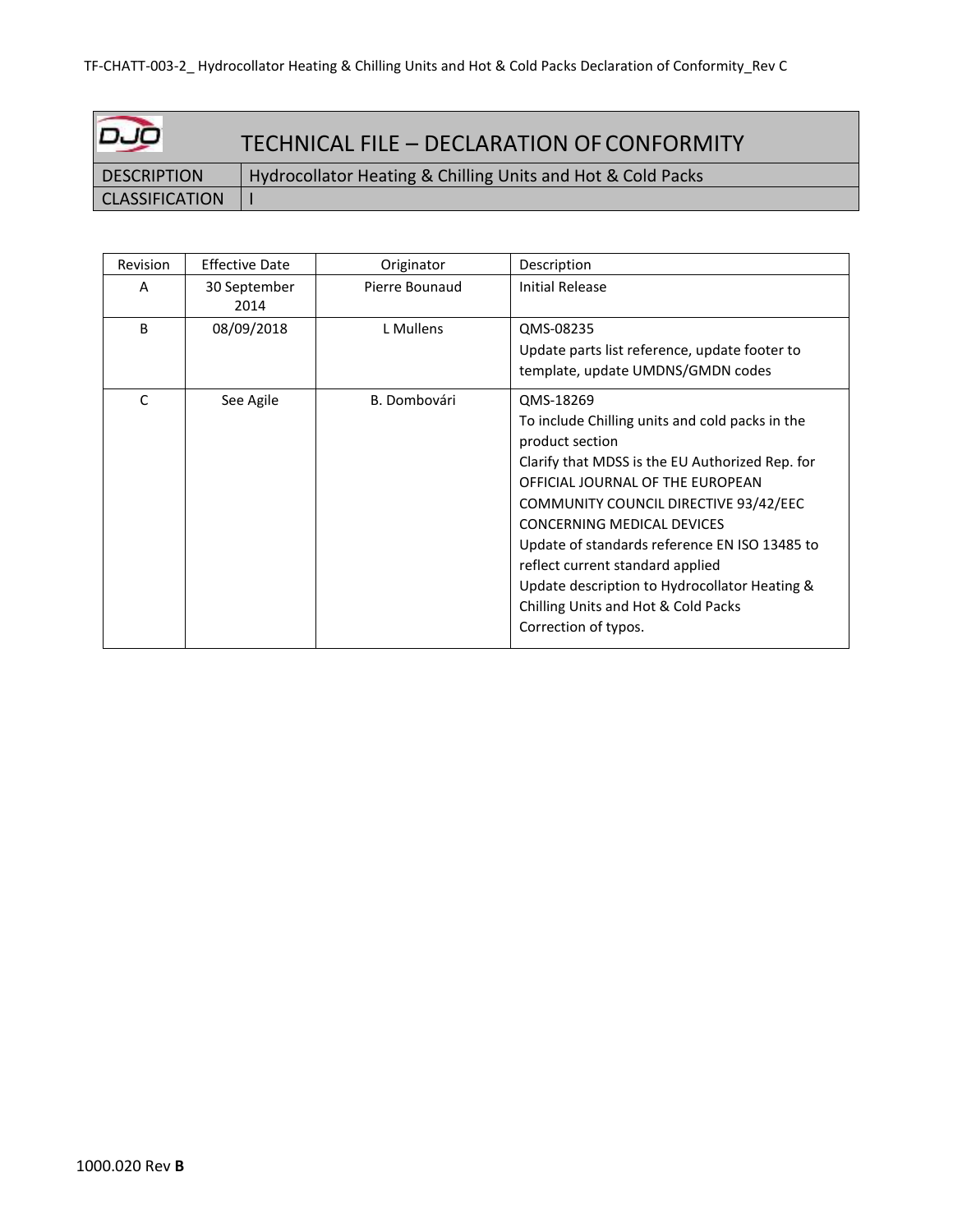|                                                                                                                                                                                 |                                                                                                                                             |                                                                  | <b>DECLARATION OF CONFORMITY</b>                                                                                                                                                                                                                                                                                                                                                                                                                                                                                                                             |  |
|---------------------------------------------------------------------------------------------------------------------------------------------------------------------------------|---------------------------------------------------------------------------------------------------------------------------------------------|------------------------------------------------------------------|--------------------------------------------------------------------------------------------------------------------------------------------------------------------------------------------------------------------------------------------------------------------------------------------------------------------------------------------------------------------------------------------------------------------------------------------------------------------------------------------------------------------------------------------------------------|--|
| <b>MANUFACTURER</b>                                                                                                                                                             |                                                                                                                                             | DJO, LLC<br>1430 Decision Street<br>Vista, CA 92081-8553 U.S.A.  |                                                                                                                                                                                                                                                                                                                                                                                                                                                                                                                                                              |  |
| <b>EU AUTHORIZED</b><br><b>REPRESENTATIVE</b><br>For<br>OFFICIAL JOURNAL OF THE<br><b>EUROPEAN COMMUNITY</b><br><b>COUNCIL DIRECTIVE 93/42/EEC</b><br><b>CONCERNING MEDICAL</b> |                                                                                                                                             | <b>MDSS GmbH</b><br>Schiffgraben 41<br>30175 Hannover<br>Germany |                                                                                                                                                                                                                                                                                                                                                                                                                                                                                                                                                              |  |
| <b>PRODUCT</b>                                                                                                                                                                  |                                                                                                                                             |                                                                  | Hydrocollator Heating & Chilling Units, Hot & Cold Packs and accessories                                                                                                                                                                                                                                                                                                                                                                                                                                                                                     |  |
| <b>CLASSIFICATION</b>                                                                                                                                                           |                                                                                                                                             | Class I                                                          |                                                                                                                                                                                                                                                                                                                                                                                                                                                                                                                                                              |  |
| <b>CONFORMITY ASSESSMENT</b>                                                                                                                                                    |                                                                                                                                             | Annex VII                                                        |                                                                                                                                                                                                                                                                                                                                                                                                                                                                                                                                                              |  |
| <b>GMDN CODE</b>                                                                                                                                                                |                                                                                                                                             | 38469, 34971, 15571, 36034                                       |                                                                                                                                                                                                                                                                                                                                                                                                                                                                                                                                                              |  |
| <b>UMDNS CODE</b>                                                                                                                                                               |                                                                                                                                             | 16-509, 12-566, 16-207, 17-457                                   |                                                                                                                                                                                                                                                                                                                                                                                                                                                                                                                                                              |  |
| <b>RELATED IS IN CONFORMITY WITH:</b>                                                                                                                                           |                                                                                                                                             | AMENDED UP TO AND INCLUSIVE OF COUNCIL DIRECTIVE 2007/47/EC.     | WE, THE MANUFACTURER, DJO, LLC, DECLARE UNDER SOLE RESPONSIBILITY THAT THE ITEM TO WHICH THIS DECLARATION IS<br>ALL RELEVANT PROVISIONS OUTLINED IN THE OFFICIAL JOURNAL OF THE EUROPEAN COMMUNITY COUNCIL DIRECTIVE 93/42/EEC<br>CONCERNING MEDICAL DEVICES. THE ITEM COMPLIES WITH ALL RELEVANT PROVISIONS OF THE ANNEX I ESSENTIAL REQUIREMENTS, AS<br>DIRECTIVE 2011/65/EU OF THE EUROPEAN PARLIAMENT AND OF THE COUNCIL OF 8 JUNE 2011 ON THE RESTRICTION OF THE USE OF CERTAIN<br>HAZARDOUS SUBSTANCES IN ELECTRICAL AND ELECTRONIC EQUIPMENT (ROHS-2) |  |
|                                                                                                                                                                                 | EN ISO 13485:2016                                                                                                                           |                                                                  | Medical Devices - Quality management system - Requirements for<br>regulatory purposes                                                                                                                                                                                                                                                                                                                                                                                                                                                                        |  |
| 14971:2007)                                                                                                                                                                     |                                                                                                                                             | EN ISO 14971:2012 (ISO                                           | Medical Devices - Application of Risk Management to Medical Devices                                                                                                                                                                                                                                                                                                                                                                                                                                                                                          |  |
|                                                                                                                                                                                 | EN 1041:2008                                                                                                                                |                                                                  | Information supplied by the manufacturer with medical devices                                                                                                                                                                                                                                                                                                                                                                                                                                                                                                |  |
| EN 980:2008<br>EN 50419:2005                                                                                                                                                    |                                                                                                                                             |                                                                  | Symbols for use in the labeling of<br>medical devices                                                                                                                                                                                                                                                                                                                                                                                                                                                                                                        |  |
|                                                                                                                                                                                 |                                                                                                                                             | ISO 15223-1:2012                                                 | Medical Devices - Symbols to be used with medical device labels,<br>labeling and information to be supplied - Part 1: General requirements                                                                                                                                                                                                                                                                                                                                                                                                                   |  |
|                                                                                                                                                                                 |                                                                                                                                             |                                                                  | Marking of electrical and electronic equipment in accordance with<br>Article 11(2) of Directive 2002/96/EC (WEEE)                                                                                                                                                                                                                                                                                                                                                                                                                                            |  |
|                                                                                                                                                                                 | ISO 7010:2011                                                                                                                               |                                                                  | Graphical symbols - Safety colours and safety signs                                                                                                                                                                                                                                                                                                                                                                                                                                                                                                          |  |
|                                                                                                                                                                                 | EN ISO 10993-1:2009/<br>AC:2010 (ISO 10993-<br>1:2009)                                                                                      |                                                                  | Biological Evaluation of medical devices - Part 1: General requirements<br>for basic safety and essential performance                                                                                                                                                                                                                                                                                                                                                                                                                                        |  |
| <b>STANDARDS APPLIED</b>                                                                                                                                                        | EN 60601-1:1990<br>including A1 (1993), A2<br>(1995), A11 (1993), A12<br>(1993), and A13 (1996)<br>(IEC 60601-1:1988 +<br>A1:1991 + A2:1995 |                                                                  | Medical electrical equipment - Part 1: General requirements for basic<br>safety and essential performance                                                                                                                                                                                                                                                                                                                                                                                                                                                    |  |